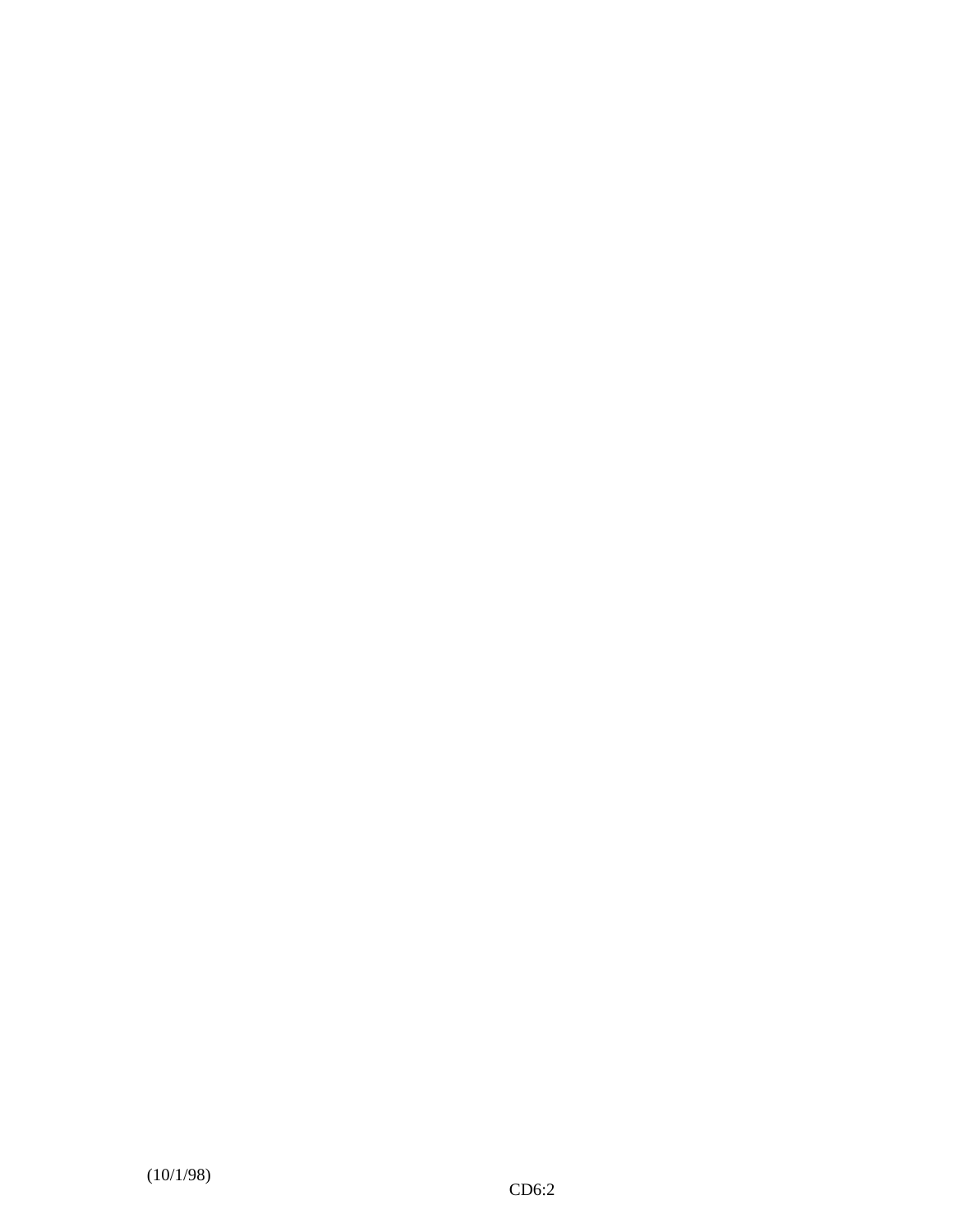#### **ARTICLE I. IN GENERAL**

**Secs. 6-1--6-25. Reserved.**

### **ARTICLE II. MUNICIPAL AIRPORT\***

#### **Sec. 6-26. Violations and penalties.**

 Any person violating any of the provisions of this article or refusing to comply therewith shall be deemed guilty of a misdemeanor, punishable as provided in Section 1-14 of this code. (Code 1969, § 4-19; G.O. 1696, 5-3-99)

## **Sec. 6-27. Designation of municipal airport.**

 Wherever in this code the words "Rosecrans Field" or any reference to the municipal airport may appear, the wording shall be deemed to refer to Rosecrans Memorial Airport, which shall be the correct designation for the municipal airport. (Code 1969, § 4-1; G.O. 1696, 5-3-99)

## **Sec. 6-28. Applicability.**

 The provisions of this article for the regulation, control and use of the municipal airport are adopted and shall apply in all instances.

(Code 1969, § 4-2; G.O. 1696, 5-3-99)

## **Sec. 6-29. Airport manager; employees.**

 (a) There is established among the unclassified personnel of the city the position of airport manager.

 (b) The airport manager shall be appointed by the director of public works and transportation.

 (c) The director of public works and transportation or his agent shall have the power to appoint such classified employees as are necessary for the efficient operation of the airport and its facilities from the classified service in the same manner as other city employees are appointed, subject to the availability of funds.

 $\overline{\phantom{a}}$ 

 (d) Compensation of airport employees shall be in accordance with the classification and compensation plan in effect in the city.

(Gen. Ord. No. 849, § 1(4-21), 2-4-91; G.O. 1696, 5-3-99)

 **Cross reference(s)**--Officers and employees, § 2-111 et seq.

### **Sec. 6-30. Rules and regulations for operation of airport.**

 (a) The director of public works and transportation shall have the power to promulgate reasonable rules and regulations for the efficient operation of the municipal airport, provided that no rule or regulation shall be effective until ten days after filing a written copy thereof with the city clerk.

 (b) All rules and regulations shall be posted conspicuously at the airport administration building and other principal facilities at the airport.

 (c) All rules and regulations promulgated by the director of public works and transportation may be modified or repealed by the city council acting through an ordinance.

(Gen. Ord. No. 849, § 1(4-22), 2-4-91; G.O. 1696, 5-3-99)

## **Sec. 6-31. Applicability of fees.**

 The fees imposed in this article shall not apply where different amounts are provided in contracts with the city.

(Code 1969, § 4-25; G.O. 1696, 5-3-99)

#### **Sec. 6-32. Payment of fees.**

 All fees imposed at the airport pursuant to this article shall be paid in advance, either by mail or in person, to the director of finance at city hall. (Code 1969, § 4-26; G.O. 1696, 5-3-99)

#### **Sec. 6-33. Observance of regulations.**

 In addition to all provisions contained in this chapter, all persons must observe all applicable federal, state and local rules or regulations, including, but not limited to, Federal Aviation Administration, National Fire Protection Association, Environmental Protection Agency, Code of Ordinances or Airport Rules and Regulations, etc., copies of which are available in the airport manager's office. Failure to comply

 **<sup>\*</sup>Cross reference(s)--**Aviation board, § 2-656 et seq.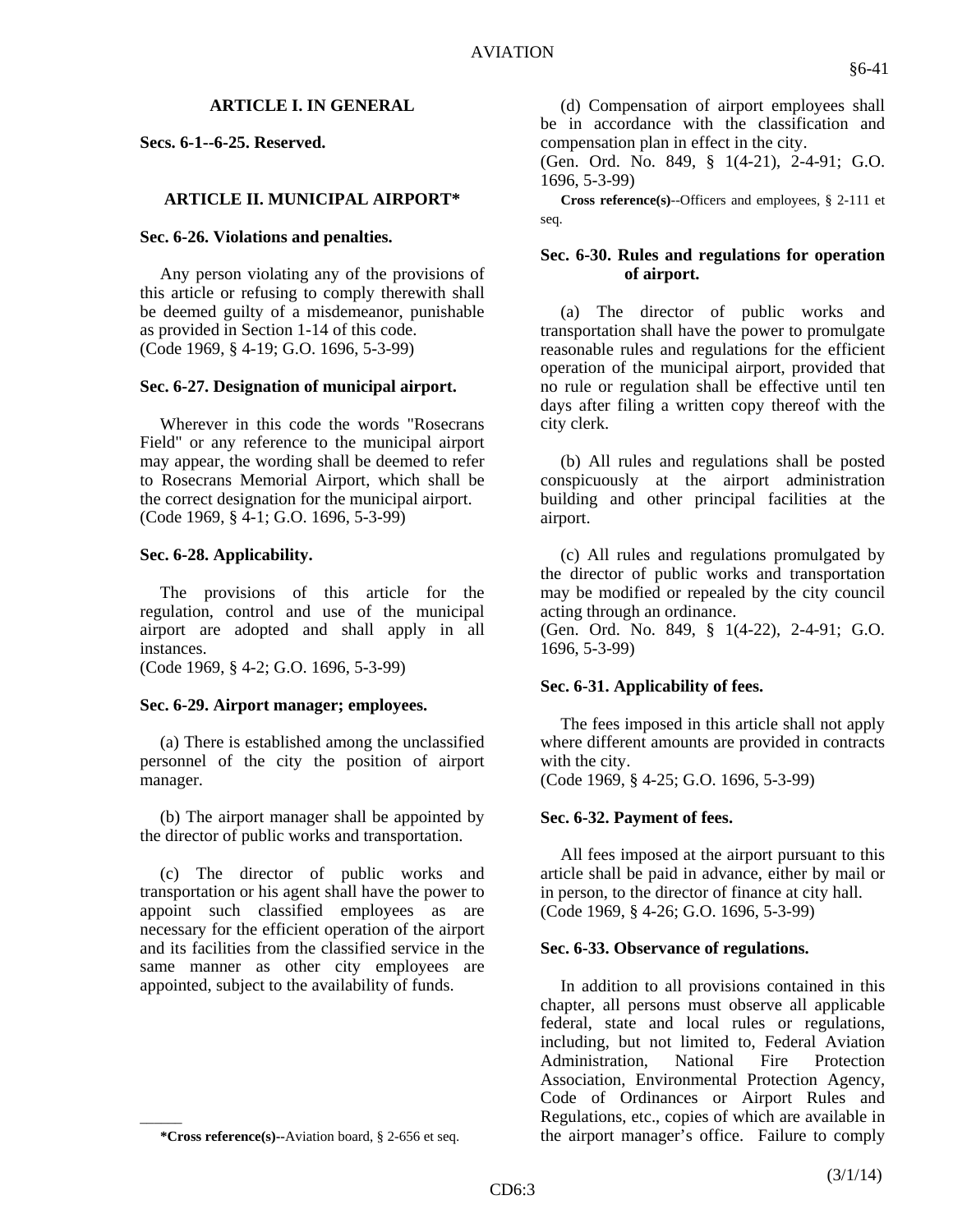with the rules and regulations adopted in this section shall also constitute a violation of this section.

(Code 1969, § 4-4; G.O. 1696, 5-3-99)

## **Sec. 6-34. Aircraft incident/accident.**

 (a) Witnesses of and participants in an accident on or near the airport shall report the accident to the office of the airport manager as soon after such accident as possible, leaving their names and addresses and rendering such reports as may be required.

 (b) The airport manager at all times shall have the authority to take such action as may be necessary in the handling, conduct and management of the public in attendance at the airport.

 (c) The aircraft owner, his pilot or agent shall be responsible for the disposal of wrecked aircraft and parts thereof. However, such action shall not be taken until permission to do so has been granted by the airport manager.

(Code 1969, § 4-6; G.O. 1696, 5-3-99)

## **Sec. 6-35. Taxiing of aircraft.**

 (a) Pilots will taxi their aircraft on designated taxiways and ramps at the Federal Aviation Administration approved speed and may backtaxi on the runways only after clearance from the air traffic control.

 (b) No aircraft shall be taxied in or out of any hangar. No person other than a mechanic or pilot certified by the Federal Aviation Administration shall taxi aircraft on any part of the airport. No person other than a certified mechanic or pilot shall be at the controls of any airplane while its motors are being started. Ships not equipped with adequate brakes shall have warm-up blocks in front of each wheel before its motors are started. This subsection shall not apply to United States military personnel taxiing or working on military aircraft.

(Code 1969, § 4-7; G.O. 1696, 5-3-99)

## **Sec. 6-36. Use of airport for commercial purposes.**

 No person shall use the airport as a base or terminal for carrying on commercial aviation or carrying passengers, freight, express or mail or for student flying, instructions, communications,

demonstrations, sales or other commercial or private use, without first making written request to the airport manager. Each person shall enter into a lease or obtain an otherwise prescribed permit and pay such fees and charges as may be prescribed for such privileges, the use of the airport, its facilities and services rendered, and such persons shall use diligence in obtaining the registration of all pilots. The provisions of this section shall not apply to scheduled airline equipment, but the condition of use of the airport shall in such cases be determined by contract between the city and scheduled airline operators. (Code 1969, § 4-8; G.O. 1696, 5-3-99)

## **Sec. 6-37. Private operation**

 (a) A private operator is a person who owns or operates aircraft in pursuit of his own pleasure and/or business and who shall not operate for hire.

 (b) A private operator or his pilot shall be possessed of a valid pilot's certificate issued by the Federal Aviation Administration. Private aircraft must be registered in the office of the airport manager, and such registration, when accepted, shall be deemed permission for use of the airport for private operations.

 (c) The private operator shall operate only aircraft that is certified by the Federal Aviation Administration, and all private operations shall be in conformity with the Federal Aviation Administration safety regulations and the airport rules and regulations governing the operation of aircraft.

(Code 1969, § 4-12; G.O. 1696, 5-3-99)

## **Sec. 6-38. Use of intoxicating liquor, drugs while around aircraft.**

 No person shall operate or ride as a passenger in or work upon or about any aircraft while under the influence of intoxicating liquor or narcotic drugs.

(Code 1969, § 4-15; G.O. 1696, 5-3-99)

 **Cross reference(s)--**Alcoholic beverages, ch. 4; offenses against morals, § 20-281 et seq.; drug offenses, § 20-321 et seq.

## **Sec. 6-39. Monthly report of flying operations.**

 Each operator using the airport as a base for operations shall turn in a monthly report of flying operations on the first of each month. These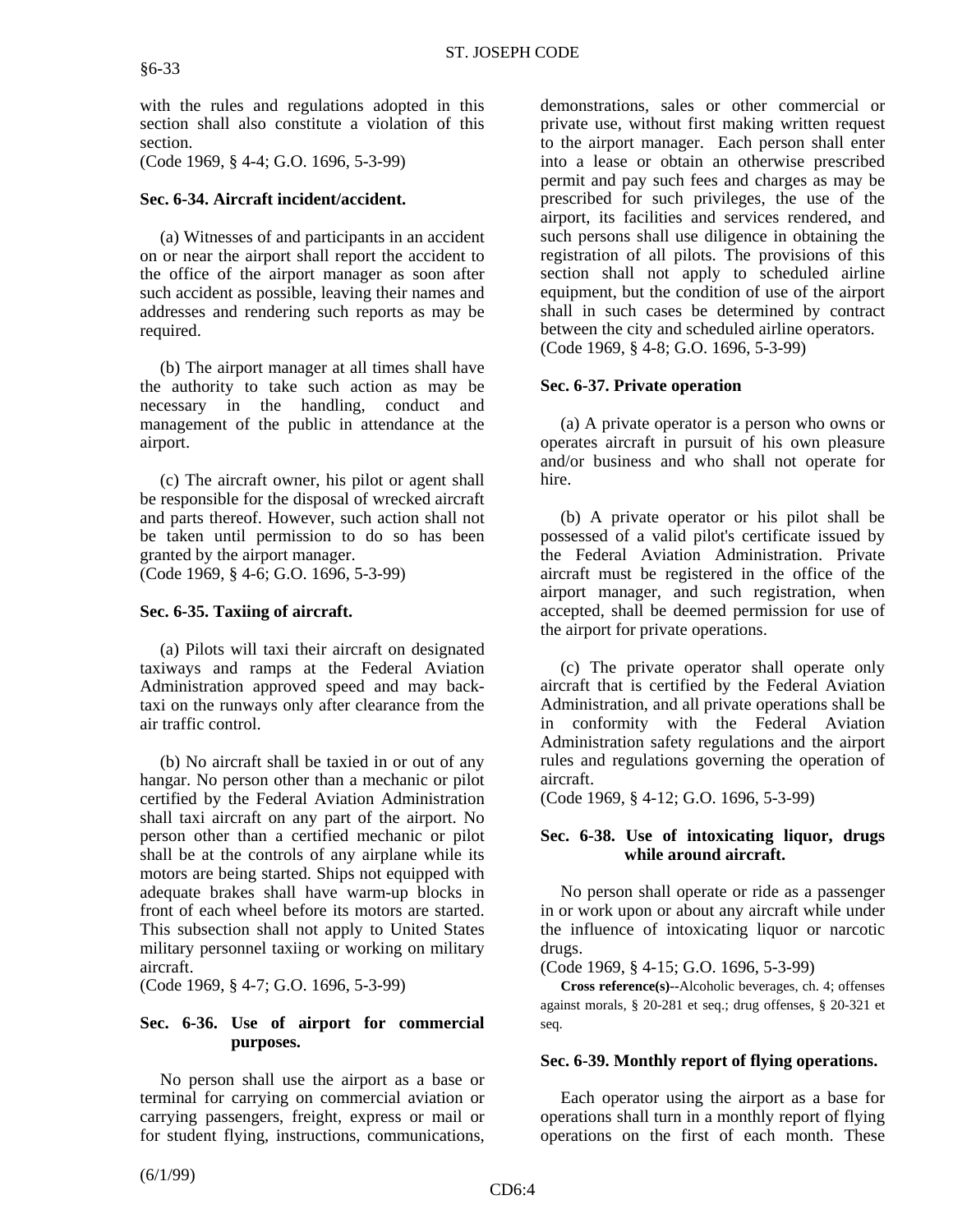forms are available on request at the office of the airport manager. (Code 1969, § 4-16; G.O. 1696, 5-3-99)

#### **Sec. 6-40. Operation, parking of vehicles.**

 Motorcars shall park only in parking areas provided at the airport and not upon ramps or areas provided for taxiing, operation or storage of aircraft. No motor vehicle shall park or operate upon the landing area proper, runways, taxi strips or within any space used for the operation of aircraft, except tractors, gas trucks and trucks owned by tenants of the airport and properly authorized city official cars.

(Code 1969, § 4-18; G.O. 1696, 5-3-99)

 **Cross reference(s)--**Traffic, ch. 28.

#### **Sec. 6-41. Airport hangar rental; rates, lease form, and authorization to execute.**

 (a) Any person or entity that desires to lease any available hangar located at Rosecrans Memorial Airport from the city may do so by entering into a lease agreement with the city. The rental rates for each hangar shall be adopted by resolution or ordinance of the City Council. The form of the lease agreement shall be in a standard format that has been approved by resolution or ordinance. The director of public works and transportation, or his or her designated representative, shall have the authority to enter into the lease agreements authorized by this section on behalf of the city.

 (b) Nothing in this section precludes the city from entering into other agreements authorized by the city council for the lease of hangars located at Rosecrans Memorial Airport using alternative agreement forms or rates outside those established by resolution or ordinance. (G.O. 1704, 6-14-99; G.O. 2715, 1-21-14)

§6-41